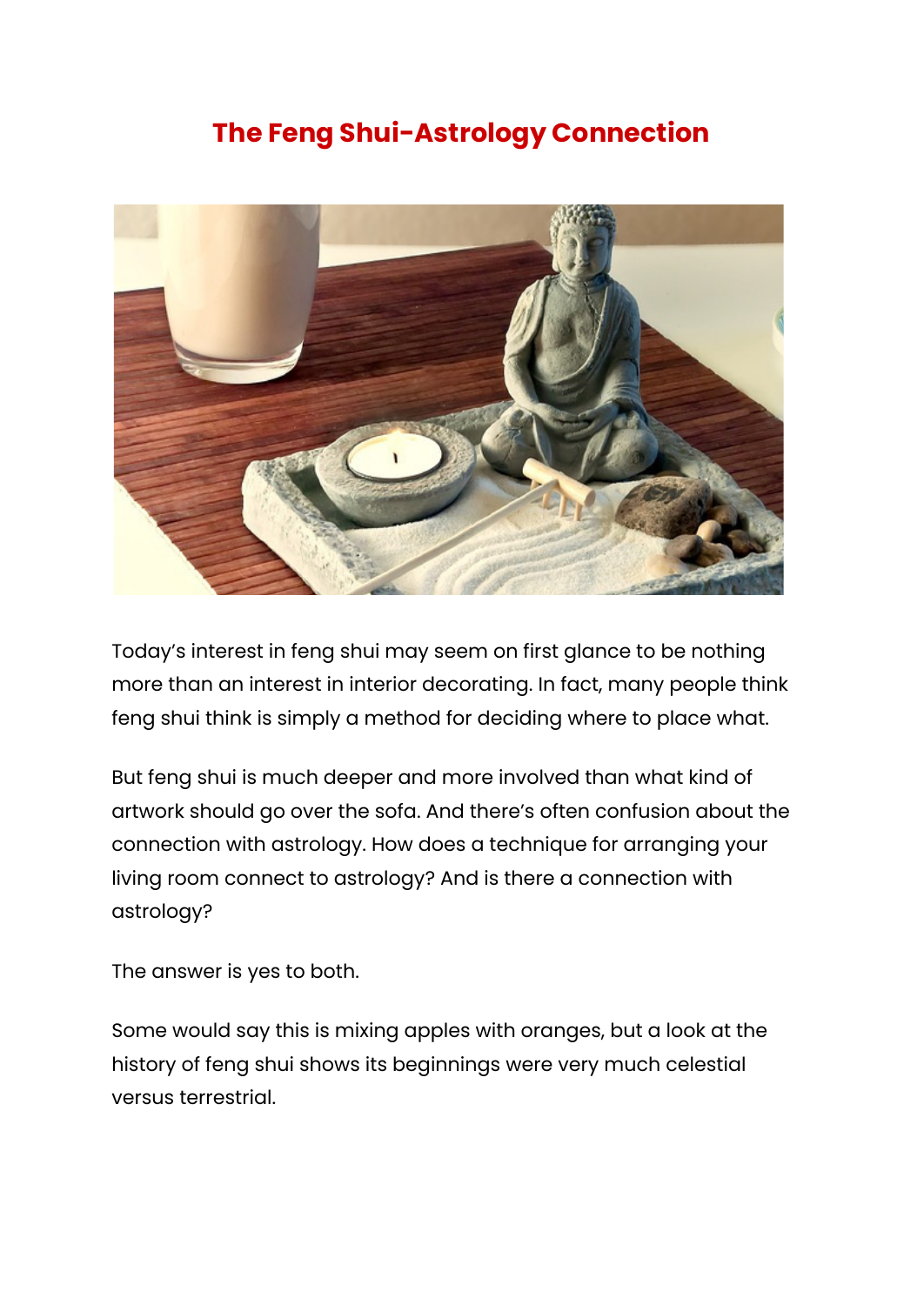Rather than originating with wind and water, the elements for which feng shui is named, feng shui began by the careful study of the stars.

Thousands of years ago, early Chinese watched the Big Dipper, called the Emperor's Chariot in China, move in the sky as a way of telling time and understanding the concept of seasons and the passage of time. This was the origin of the first calendars and time-keeping for the Chinese.

As time progressed, the Chinese, prolific observers and keen record keepers, noticed that time did affect space, and that space changed as time elapsed – as well as the rising or falling fortunes of those who occupied various spaces.

In other words, they realized that space  $-$  like a home or business  $$ didn't exist in a vacuum without any influence of the changing of time.

Over time, the Chinese catalogued the celestial influences and their various effects.

And even today in feng shui when we speak about various energies and how they move or "fly," we call these influences "stars." Thus, the moving energies that change and shift each year or month are called "Flying Stars."

Besides all the planetary movements and influences, the sun and moon are also a part of feng shui lore. The timing of the moon is especially important in feng shui.

Each year, the changing date for feng shui is February 4th, and it is a lunar calendar that feng shui follows for the remainder of the year.

The sun and moon are also important factors in feng shui, with the sun and moon representing yang and yin elements respectively.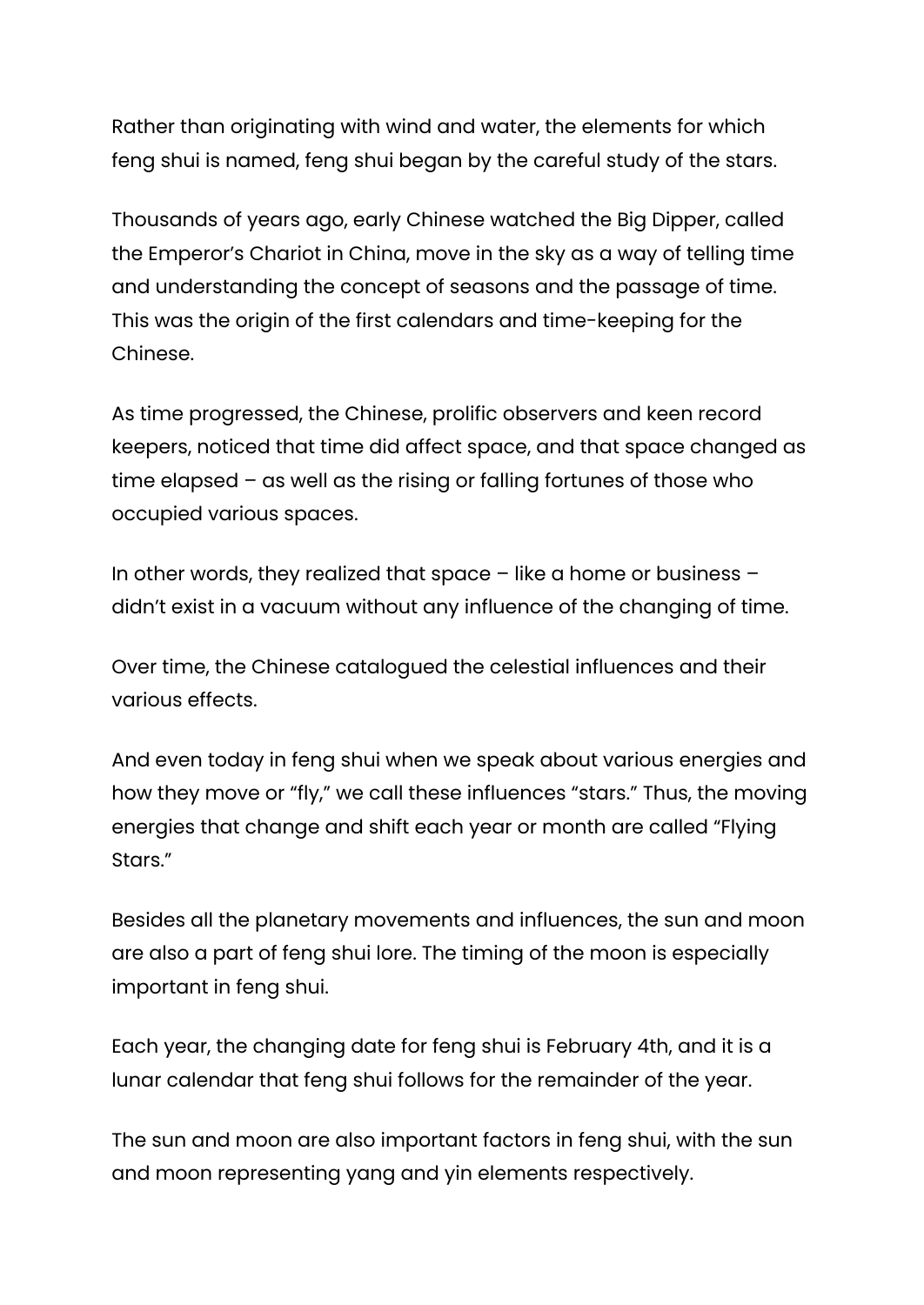The annual year is kicked off by the first New Moon of the year.

The first two weeks of the year, also known as "Chinese New Year" ushers in the energy for the year based on the Chinese zodiac animal, such as Year of the Horse, or Dragon or Snake, and the year's reigning elements, such as wood over fire, water over earth, etc.

The first two weeks of the year is very important because this when the seeds of the year are planted for prosperity, health and good fortune. It is also the first 15 days of the New Moon, a time that's important for initiating new beginnings. That makes the New Moon each month also equally important in both feng shui and in western astrology.

The stars are a major influence in feng shui, so having a connection between feng shui activities and astrology isn't as much of a stretch after all. The next time you think about feng shui and how it affects your living, just know that its roots are in the stars.

## \*FREE EBOOK FOR FRIENDS AND FANS OF NADIYA SHAH

If you love feng shui, and you'd like an opportunity, why not take your love of feng shui and make money at it?

Too many feng shui consultants want more than feng shui training, they want an opportunity. You can learn how to create a feng shui business that doesn't just survive, it thrives.

Maybe you think that you can't have a spirit-based business AND make money. My friend and feng shui mentor, Katie Weber, showed me that the opposite is true. She showed me how having a business that supports her and her family actually enables her to live more true to herself and be able to help more people.